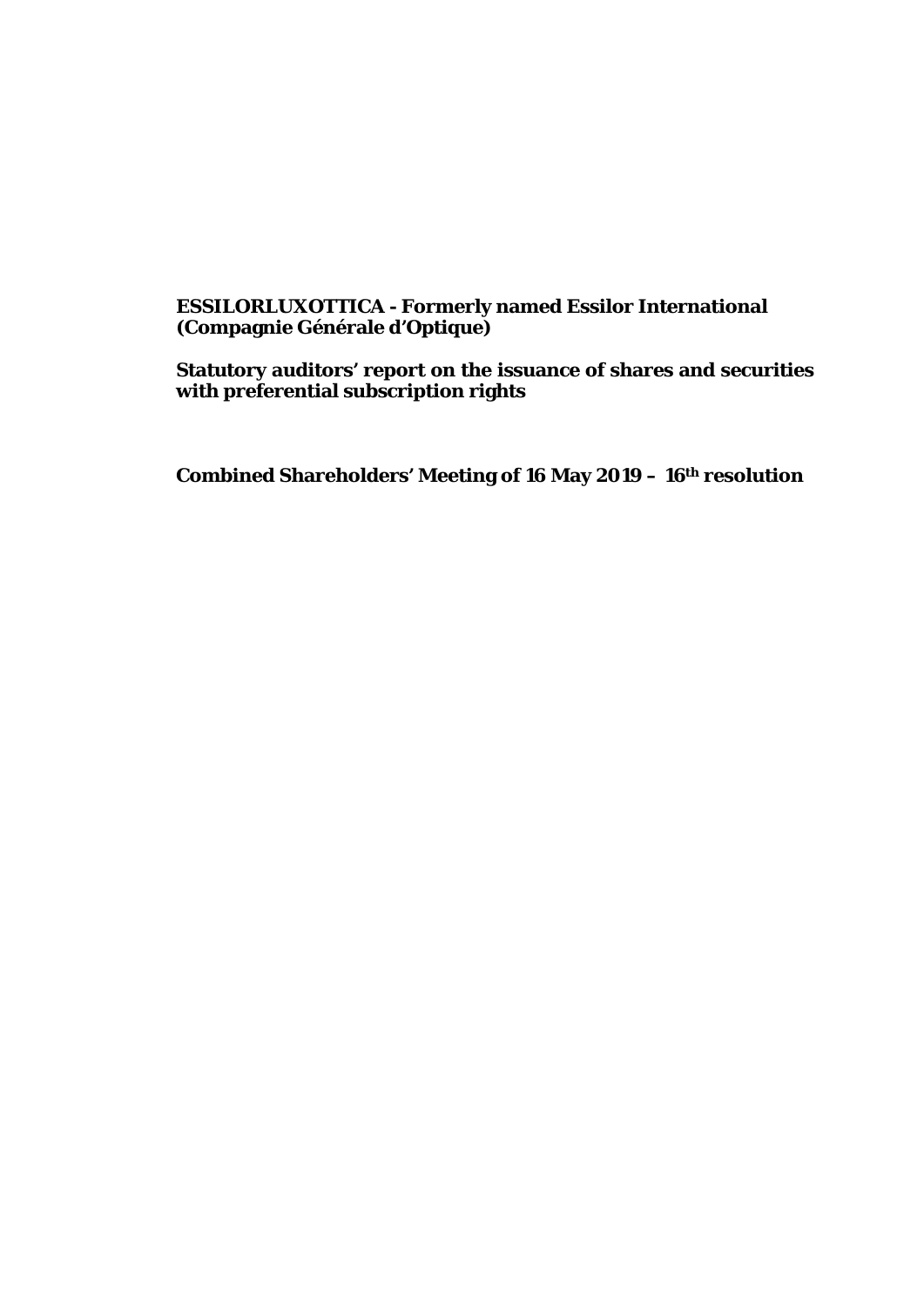**PricewaterhouseCoopers Audit Mazars** 63, rue de Villiers 92208 Neuilly-sur-Seine Cedex

61, rue Henri Regnault 92075 Paris-La Défense Cedex

## **Statutory auditors' report on the issuance of shares and securities with preferential subscription rights**

**Combined Shareholders' Meeting of 16 May 2019 – 16th resolution**

*This is a free translation into English of the statutory auditors' report issued in French and is provided solely for the convenience of English speaking readers. This report should be read in conjunction with, and construed in accordance with, French law and professional auditing standards applicable in France.*

## **ESSILORLUXOTTICA - Formerly named Essilor International (Compagnie Générale d'Optique)**

147, rue de Paris 94220 Charenton-le-Pont

To the Shareholders,

In our capacity as Statutory Auditors of EssilorLuxottica and in compliance with article L.228- 92 of the French Commercial Code (Code de commerce), we hereby report to you on the proposed delegation of authority to the Board of Directors to decide an increase in capital by issuing shares and/or securities governed by articles L. 228-92 paragraph 1, L. 228-93 paragraph 3 and L. 228-94 paragraph 2 of the French Commercial Code giving right to shares of EssilorLuxottica or any companies related to it or to the grant of securities, with preferential subscription rights, which is submitted to you for approval.

The nominal value of the increases in capital which may be issued pursuant to this delegation must not exceed 5% of the capital of EssilorLuxottica as at the date of this Shareholders' Meeting.

The nominal value of the debt securities which may be issued pursuant to this delegation must not exceed EUR 1.5 billion or the equivalent of this amount, if issued in another authorised currency.

On the basis of its report, the Board of Directors proposes that the shareholders delegate to it, for a 26-month period from the date of this Meeting, the authority to decide an increase in capital. The Board of Directors would be responsible for setting the final terms and conditions of this operation.

It is the responsibility of the Board of Directors to prepare a report in accordance with Articles R.225-113 *et seq* of the French Commercial Code. It is our responsibility to express an opinion